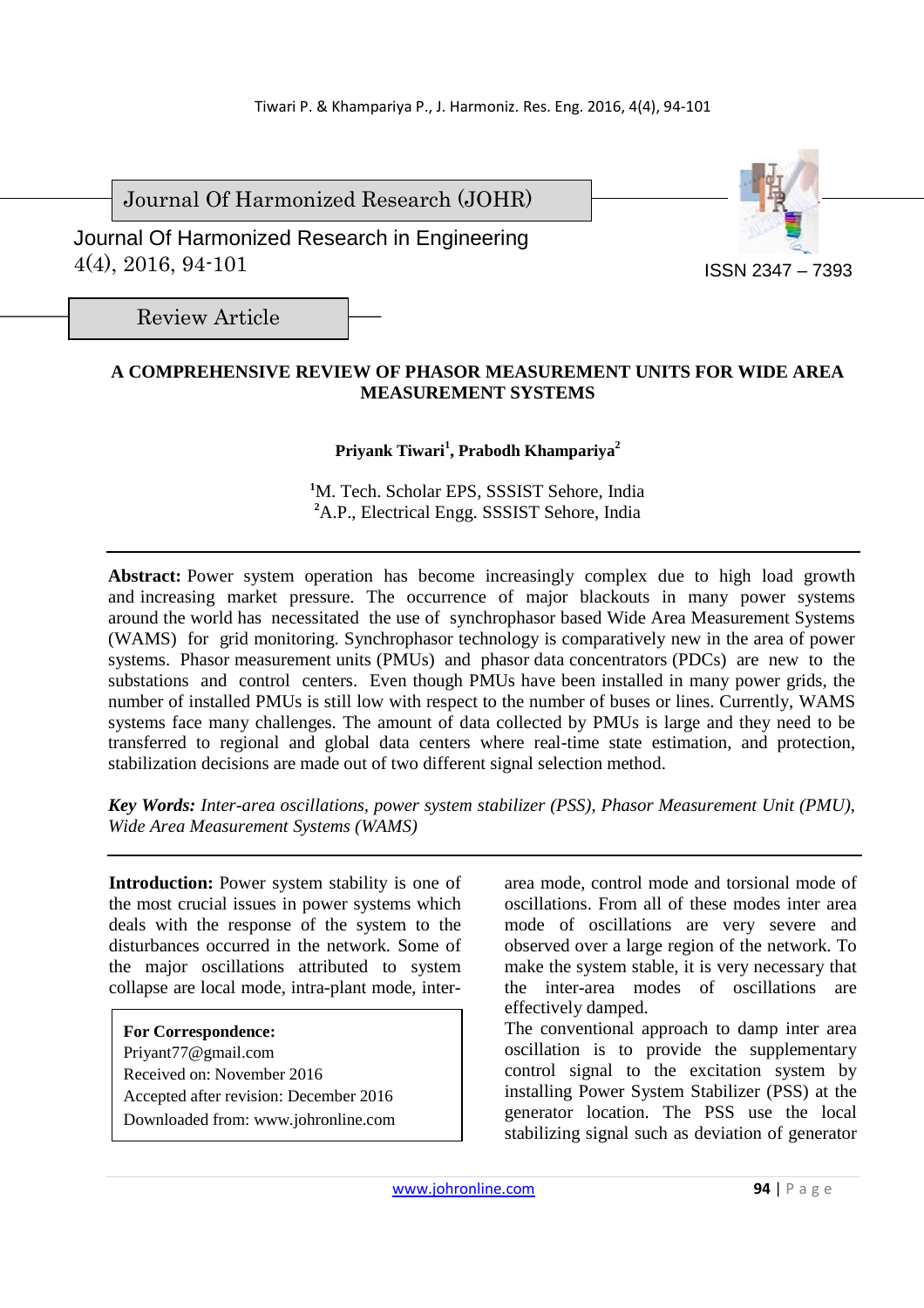speed and provides the supplementary control input to the excitation. But the PSS taking local signal may not be always effective to damp inter area oscillations, because the local controllers are having lack of global observations. It is also observed that the local signals have lack modal controllability and observability. But it is proved that under certain operating condition the inter area mode may be controllable from one area and observable from another control area. In this case the local controllers cannot provide effective damping.

Traditional state estimators use SCADA measurements (voltage, line flow, etc.) to calculate the phase angles and hence the stability of the grid. State estimator using SCADA measurements can only make good estimation of power system state if the system is in steady or quasi-steady state. Lack of accurate measurements affects the performance of state estimators during system dynamics. The application of remote signal for damping controller has become successful due to the recent development of Phasor Measurement Units (PMUs). PMUs have very useful contribution in newly developed Wide Area Measurement System (WAMS) technology. The signals obtained from PMUs are referred to as remote stabilizing signals for the controllers.

In recent years, the global observation of the power system is achieved by using wide area measurement systems through phasor measurement units (PMUs) that receive signals from the satellite based global positioning system (GPS). These PMUs can deliver synchronous phasors and control signals at high speed. The PMUs are used in many protection and data acquisition functions in transmission and distribution electrical networks. The PMU refers the measurements to a common time base, generally the Universal Coordinated Time (UTC) obtained from the Global Position Systems (GPS). In this way the measurements become comparable over a wide area. A synchrophasor is a phasor value obtained from voltage or current signals and referenced to a common time base.

The goal of PMU devices connected to the power grid is to monitor power system

parameters and to track power system dynamic phenomena for improved power system monitoring, protection, operation, and control. The intent of the synchrophasor standard is to describe and quantify the performance of the PMU deployed to monitor the power grid. The PMU measures the magnitude, phase angle and frequency from the voltage and current signals. These signals may be corrupted by distortion, noise, and abrupt changes caused by system loads, control and protective actions.

## **Electromechanical modes:**

- **1) Intraplant mode:** Machines on the same power generation site oscillate against each other at 2.0 to 3.0 Hz depending on the unit ratings and the reactance connecting them.
- **2) Local plant mode:** In local mode, one generator swings against the rest of the system at 1.0 to 2.0 Hz. The impact of the oscillation is localized to the generator and the line connecting it to the grid.
- **3) Inter-area mode oscillations:** This phenomenon is observed over a large part of the network. It involves two coherent group groups of generators swinging against each other at 1 Hz or less. The oscillation frequency is approximately 0.3 Hz.
- **4) Control mode oscillations:** These are associated with generators and poorly tuned exciters, governors, HVDC converters and SVC controls. Loads and excitation systems can interact through control modes.
- **5) Torsional mode oscillations:** These modes are associated with a turbine generator shaft system in the frequency range of 10-46 Hz. Usually these modes are excited when a multi-stage turbine generator is connected to the grid system through a series compensated line.

**Synchrophasor:** Synchrophasor are precise time-synchronized measurements of certain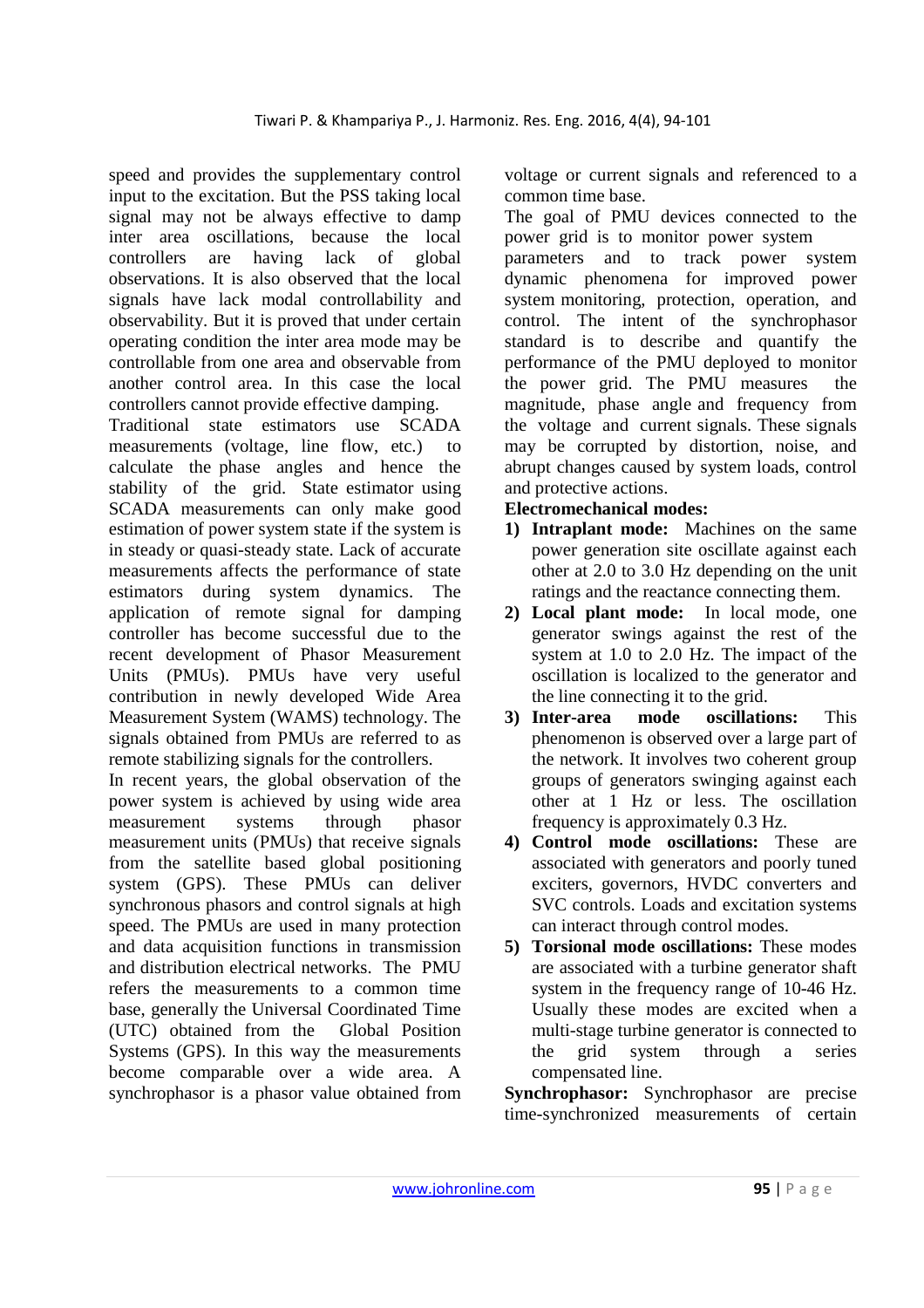parameters on the electricity grid, now available from grid monitoring devices called phasor measurement units (PMUs). In order to understand how Synchrophasor can enhance grid operations and planning, it is useful to understand phasor technology. Synchrophasor are precise time-synchronized measurements of certain parameters on the electricity grid, now available from grid monitoring devices called phasor measurement units (PMUs). A phasor is a complex number that represents both the magnitude and phase angle of voltage and current sinusoidal waveforms (60 Hz) at a specific point in time.<br>
sinusoidal Waveform



Fig.1 Sinusoidal Waveform and Phasor Representation

PMUs measure voltage, current and frequency and calculate phasors, and this suite of time synchronized grid condition data is called phasor data. Each phasor measurement is time stamped against Global Positioning System universal time; when a phasor measurement is time stamped, it is called a Synchrophasor. This allows measurements taken by PMUs in different locations or by different owners to be synchronized and time-aligned, then combined to provide a precise, comprehensive view of an entire region or interconnection. PMUs sample at speeds of 30 observations per second, compared to conventional monitoring technologies (such as SCADA) that measure once every two to four seconds.

**Synchrophasor Data Systems:** The purpose of a Synchrophasor data system is to make rapid measurements (at least 30 per second) of voltage and current phasors (magnitude and their respective phasor angles) that include precise time stamps and to make these

measurements available to analyze and display grid conditions in transmission and power system control centers. Ultimately, Synchrophasor data systems may be used for automated control of the grid. A Synchrophasor system will improve real-time situational awareness and decision support tools to enhance system reliability. Synchrophasor measurements can also be used to improve component and system models for both on-line and off-line network analysis to assess system security and adequacy to withstand expected contingencies. The components of a Synchrophasor data system include:

**(I) Phasor Measurement Unit (PMU):** Calculates voltage and current phasors based on digital sampling of alternating current (AC) waveforms and a precise time signal provided by a GPS clock. A PMU provides output data in a standard protocol at rates of at least 30 samples per second for communication to remote locations.

**(II)Communication System:** A mechanism to transport the digital information from the PMU to the location where the data will be used. Communication is typically provided through a private wide-area network (WAN) but can be any digital transport system that offers acceptable security and availability; functional requirements for a Synchrophasor system architecture.

**(III) Phasor Data Concentrator (PDC):** Receives and time-synchronizes phasor data from multiple PMUs to produce a real-time, time-aligned output data stream. A PDC can exchange phasor data with PDCs at other locations. Through use of multiple PDCs, multiple layers of concentration can be implemented within an individual Synchrophasor data system. A phasor data concentrator collects phasor data from multiple PMUs or other PDCs, aligns the data by timetag to create a time-synchronized dataset, and passes this dataset on to other information systems. The functions of a PDC can vary depending on its role or its location between the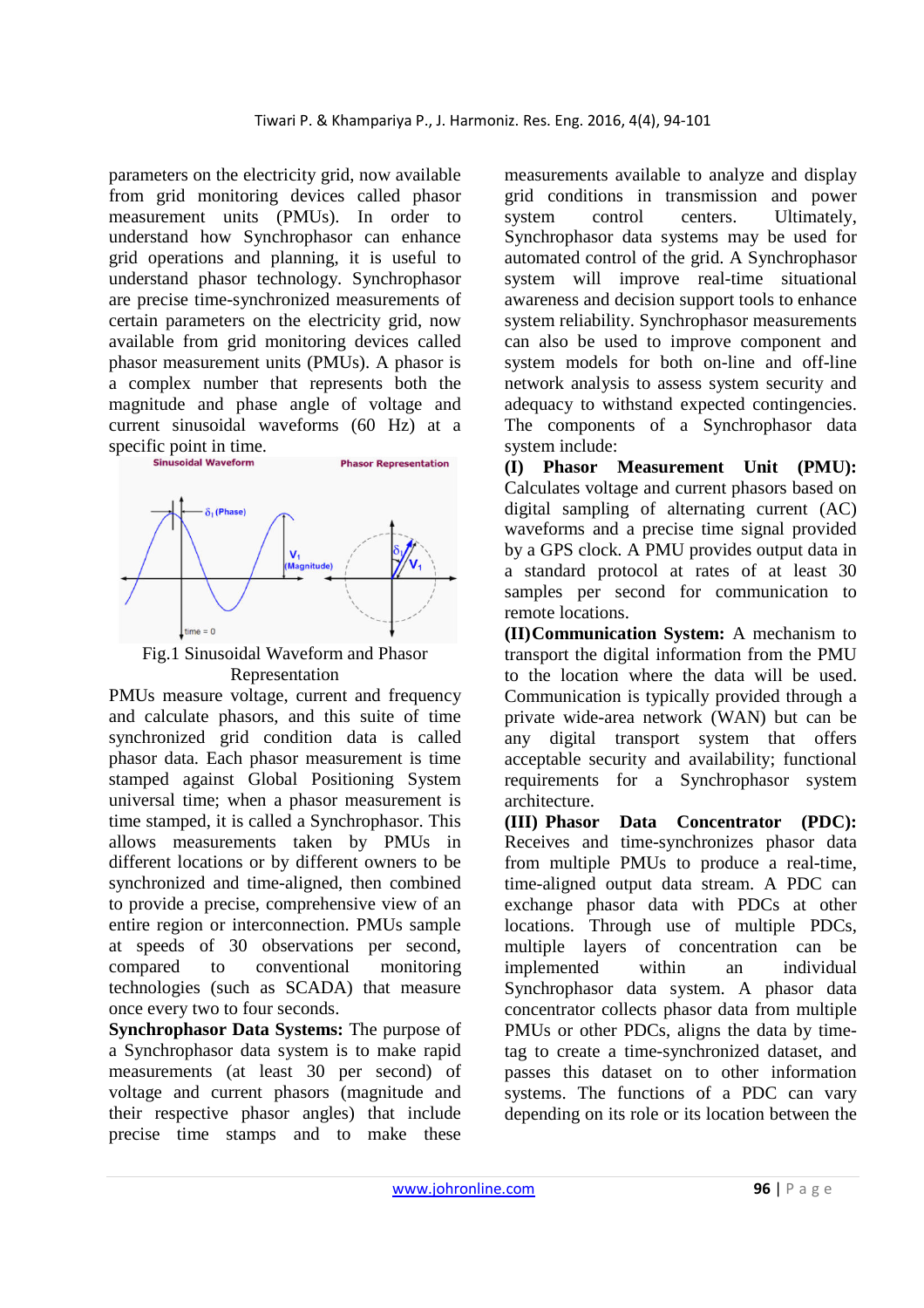source PMUs and the higher-level applications. A local PDC may be located physically close to PMUs (typically at a substation) to manage the collection and communication of timesynchronized data from local PMUs, send it to higher level concentrators, and store the data for use within the substation.

**(IV) Data Storage:** Systems to store Synchrophasor data and make it conveniently available for post-real-time analysis can be integrated with the PDC or be stand-alone data historians or, in the case of smaller implementations, be traditional relational data base systems.Traditional relational databases can be used to manage phasor data for a short period ofhistory or for implementations that contain a small number of PMUs. Distributed non-relational databases are used to manage big datasets by large internet firms.These systems have some relational database features that can be used effectively with data systems thatcontain many, many terabytes of information. They divide the data up into smaller blocks that are processed in parallel. This technology is being explored for use in Synchrophasor data systems as well.

#### **Eigen value analysis:**

For analyzing the small signal stability of any system, the system model can be linearized around an operating point i.e. the disturbances are considered to be so small or incremental in nature so that a linear model of the system around an operating point can be developed. The state space representation of the power system can be written as  $\dot{x} = Ax + Bu$ 

# $y = Cx$

Once the state space model of a power system is obtained the small signal stability of the system can be calculated and analysed and the eigenvalues  $\lambda_i$  are calculated for the A matrix.

They are the non-trivial solutions of the equation:

 $det(A - \lambda I) = 0$ 

The solutions of characteristic equation are the eigenvalues of the  $n \times n$  matrix A. These eigenvalues are of the form  $\sigma + \omega$ . The stability of the operating point may be analyzed by studying the eigenvalues.

The conjugate-pair complex eigenvalues  $(\sigma + i\omega)$  each corresponds to an oscillatory

mode. A pair with a positive  $\sigma$  represents an

unstable oscillatory mode since these eigenvalues yield an unstable time response of the system. However, a pair with a negative  $\sigma$ 

represents a desired stable oscillatory mode. Eigenvalues associated with an unstable or poorly damped oscillatory mode are also called dominant modes since their contribution dominates the time response of the system. It is quite obvious that the desired state of the system is for all of the eigenvalues to be in the left-hand side of the complex plane.

The damped frequency of the oscillation in Hertz and damping ratio are given by:

$$
f = \frac{\omega}{2\pi}
$$

$$
\xi = \frac{-\sigma}{\sqrt{\sigma^2 + \omega^2}}
$$

The operating point is stable if all of the eigenvalues are on the left-hand side of the imaginary axis of the complex plane; otherwise it is unstable.

**Structure of Phasor Measurement Units:**  Phasor Measurement Units or PMUs are a key element of the Wide Area Measurement Systems (WAMS). The unit is composed of a number of phasors that capture measurements of analog voltage, current waveform and the line frequency. After that, the phasor measurements are digitized by an analog to digital converter and stamped with the creation time provided by a GPS clock. GPS clocks are used for synchronization of multiple PMUs with a precision of maximum 1 microsecond difference. Afterwards, the data are transferred to a phasor data concentrator, which is explained in the next section. PMU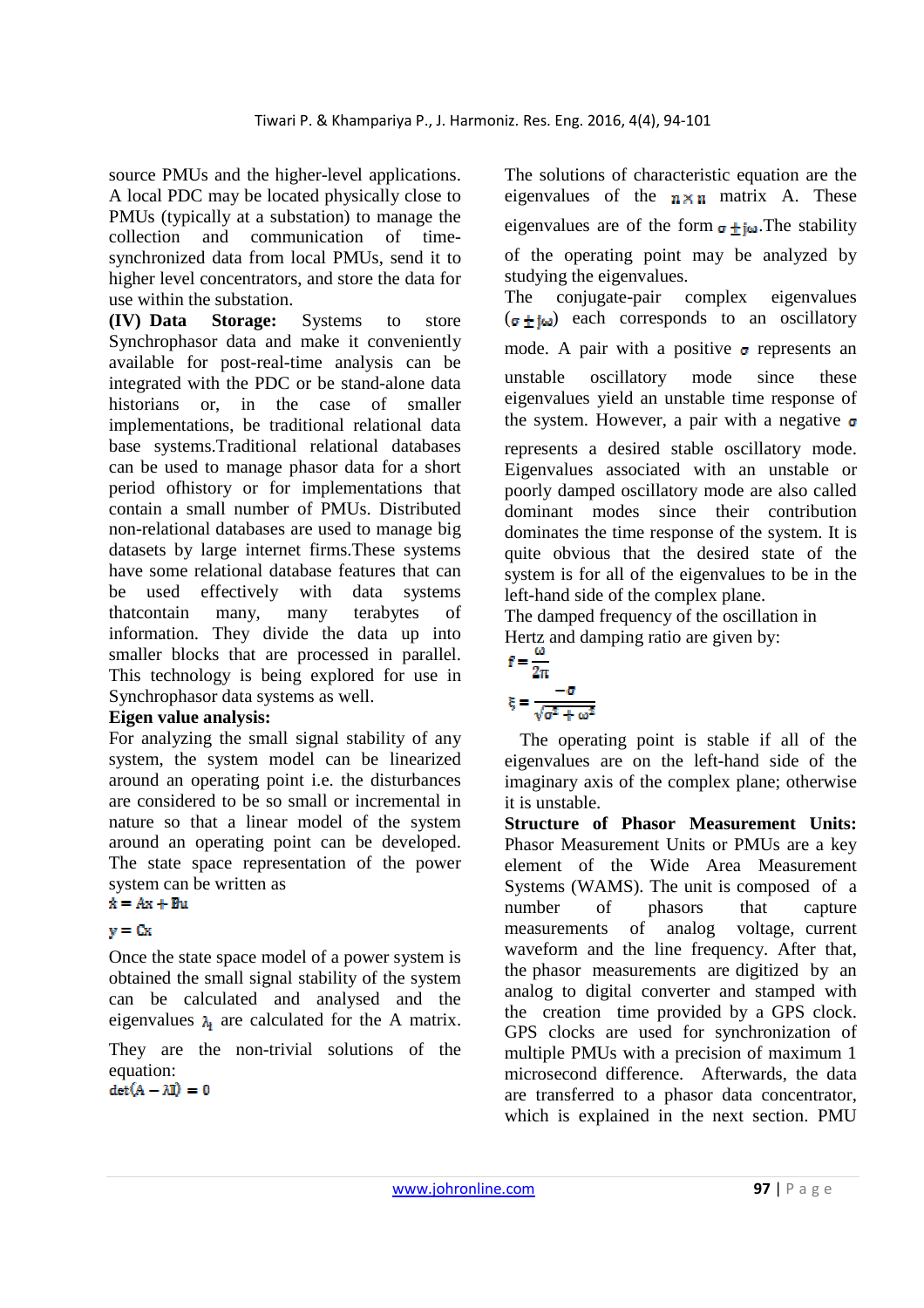provides a dynamic system observation of the network, because the measurements are taken with a high sampling rate from geographically distant locations and they are then grouped together according to the time stamp provided by the GPS. Phasor measurement unit transmits samples in different sizes. The sample size depends on the number of phasors in a unit. Sample and packet have the same meaning when talking about PMU transfer rate. The required transfer rate differs from a 50 Hz system to a 60Hz system. For example, a 60 Hz system hasa rate up to 60 samples per second, while the 50 HZ one has up to 50 samples per second A PMU device is composed by different elements, as shown in Figure 2.



Figure 2. Block diagram of a standalone PMU **(I) V/I analog channel:** The analog inputs are current and voltage signals obtained from the current and voltage transformers. In most cases, magnetic core Voltage andCurrent Transformers (VTs and CTs) are connected to the PMU. To minimize the phase errors introduced by instrument transformers, compensation routines are generally implemented in commercial PMUs.

(**II) A/D converter:** The Analog to Digital converter is a circuit that makes suitable the acquired signals suitable for the microprocessor. The conversion is disciplined by the time synchronization module, generally using the Phase Locked Loop control circuit (PLL). Currently, most devices on the market use sampling frequencies ofthe order of tens of kilosamples per second.

**(III) Time Synchronization:** This unit is able to keep the UTC time required from the standard to synchronize the measurements. There are different suitable source ofsynchronization: GPS is currently the most common solution for the synchronization of PMUs. A device may have an integrated GPS receiver, or may receive the synchronization signal from an external receiver.

**(IV) Microprocessor:** The microprocessor performs the computation necessary toestimate the quantities of interest from the acquired signals. It estimates the current and voltage phasors using the algorithms specific for the synchrophasor estimation. Moreover, it generates the time-stamp from the synchronization module to tag the measurements. It estimates also the frequency and ROCOF.

**(V) Data Communication:** the data communication system is used to transmit the measurements from a PMU through the network, either to/from Phasor Data Concentrator, a device specially designed to receive input data from different PMUs and to make their time alignment, or to/from Monitor Station. The data communication system must be compliant with the standard for the communication of the synchrophasor IEEE C37.118.2

**PMU Applications:** PMUs have been in use for a long time in wide area monitoring. The applications of PMU technology mainly in state estimation, protection and control are as under

**State Estimation:** State estimation of the system is performed today from the measurements of power injection, voltage values from transformers, etc. This estimation algorithm is based on the assumption that the state of the power system remains static when scanning takes place. The system can look completely different by the time the state is estimated. This estimated state is used as the input data for many other calculations and applications like economic dispatch,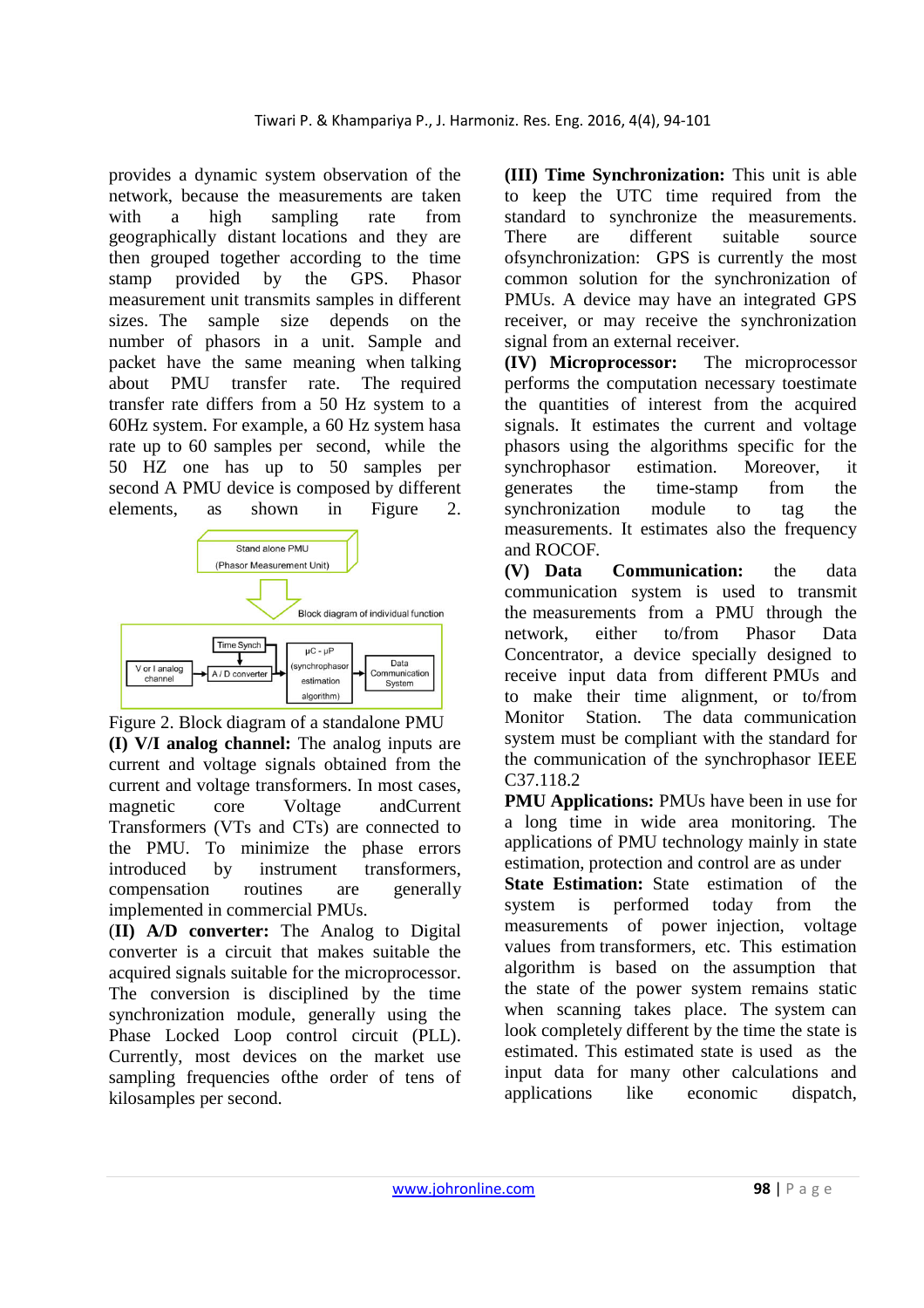automatic generation control, automatic voltage control etc.

**Power system protection**: Every line has distance protection of different levels. Zone 1 relays are present at each end of the line and protect 80% of the line. Zone 2protects 100% of the line and about 20% of the adjoining line. Zone 3 covers 100% of the line and more than 50% of the adjoining line. This means these relays protect the connected line also to some extent and thus act as backup protection for the lines. Backup relays used for providing Zone 2 and Zone 3 protection are prone to false tripping. This can be catastrophic for a system operating on the edge of its stability limits. PMUs at Buses where relays are connected can act as supervisory systems. If the relays see a fault but none of the PMUs indicate it, then it can be ruled out as a false trigger.

**Power system control:** With real time data, power system control finds significant benefit. Control can now be based on remote quantities. Wide-area measurements allow the system to control insecure situations without employing continuous feedback. In the case of such situations, control actions like reconfiguring the network to ensure the demand is met or curtailed can be taken remotely. PMU measurements enhance robustness of the system by retaining local control signals while additionally providing supervisory signals. Such a redundancy in the system control would be indispensable for fine control of the system even remotely and a big step towards a smarter grid.

Test System: Despite the high level of activity in recent years on wide-area control, there are many aspects remain poorly understood due to the complexity in large power system. Therefore a small Kundur's two area 4 machine power system has been set up to deal with the most of the issues/challenges faced by widearea control. In the test system all the generators are equipped with governor, AVR, and IEEE ST1A type static exciter. The loads taken here

are constant impendence type and connected to bus no. 7 and 9. The structure of the case study power system is given in Fig.2



## Figure *2:* Kundur's two area four machine system

It is assumed that the Local signal based PSSs (LPSSs) are assumed to be connected with the chosen generators, that are determined as suitable control location, for damping of local area oscillations. After the calculation of most suitable stabilizing signal and control location a Global signal based PSS (GPSS) is employed supplement to the input of AVR along with LPSS for the damping of inter area oscillations. The exporting Power Ptie from area 1 to area 2 through tie line is 413 MW and chosen as nominal operating point.

**Signal Selection and Controller Locations:**  Optimal selection of measured signal and control site location is performed with the geometric measures of joint controllability and observability approach. The indices for controllability and observability  $\alpha$  and  $\mathbf{O}$ for a particular  $\mu$  mode of oscillations are defined by:

$$
COI_k = \cos(\theta(\psi_1, B_k)) = \frac{|\psi_1 B_k|}{\|\psi_1\| \|B_k\|}
$$
  

$$
OBI_j = \cos(\theta(\phi_1, C_j)) = \frac{|C_j \phi_1|}{\|C_j\| \|\phi_1\|}
$$

where,  $\mathbf{b}_k$  is the  $\mathbf{k}^{\text{th}}$  column of input matrix B (corresponding to the ith input),  $\psi_1$  is the left eigenvector of  $\mathbf{i}^{\text{th}}$  mode of oscillation and  $\mathbf{c}_i$  is the  $i<sup>th</sup>$  row of output matrix C (corresponding to the  $\mathbf{I}^{\text{th}}$  output).  $\mathbf{\phi}_1$  is right eigenvector of  $\mathbf{I}^{\text{th}}$ mode of oscillations. The symbol  $\parallel$  and  $\parallel$   $\parallel$ are the absolute value of a scalar and standard-2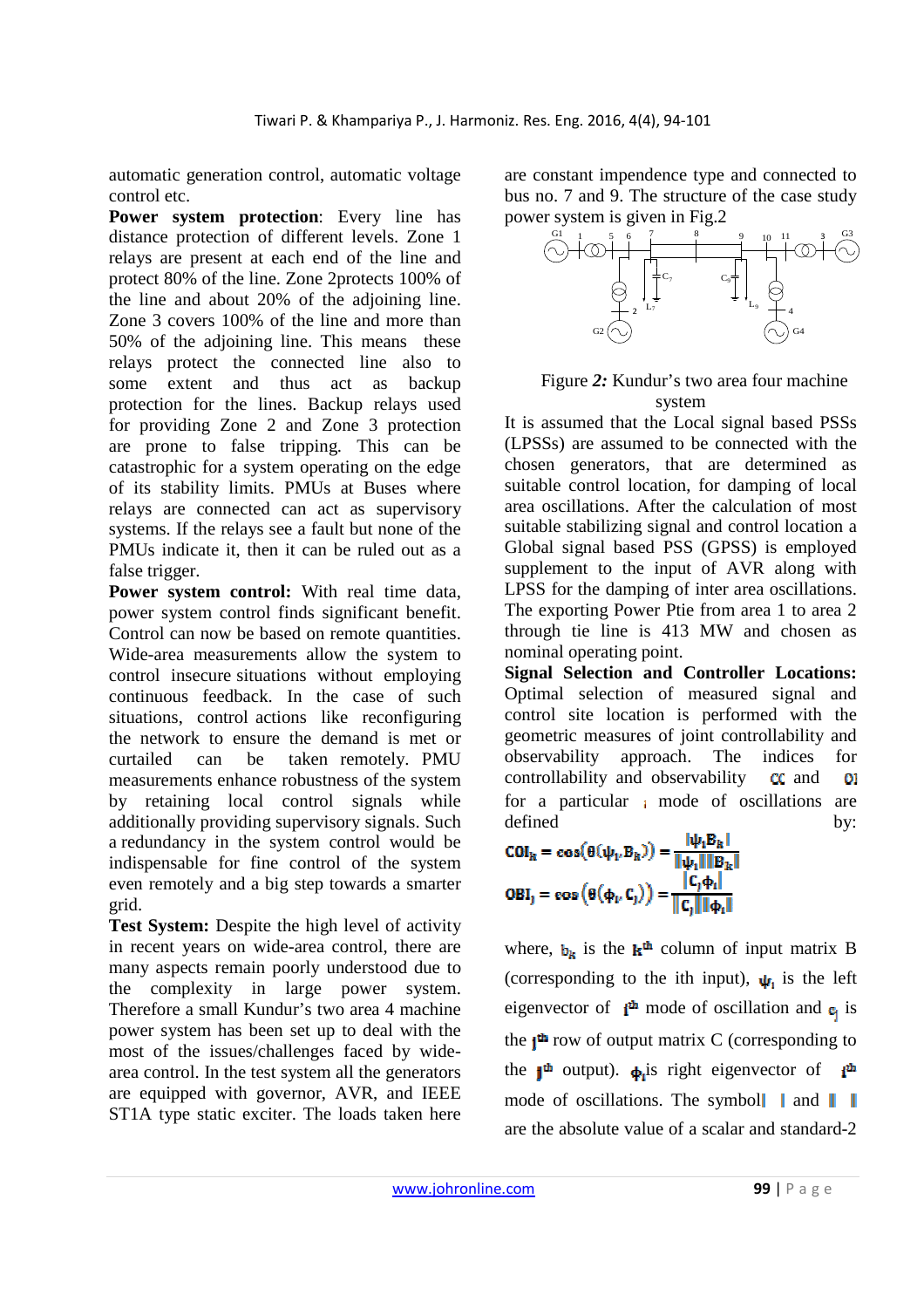norm respectively. The joint controllability and observability index of geometric approach is defined by

Joint-index k,j = 
$$
\text{COL}_k \cdot \text{OL}
$$

If  $COI_k =$ , then the mode k is uncontrollable from input i and If  $OBI_i =$ , then the mode k is unobservable from the output j.

In addition to the critical mode identification, modal analysis was also performed for coherent machine identification where the one group of generators forms one area and oscillating with another group of generators. Compass plot shows the coherent areas in the studied system as shown in figure 5.2.



Figure 3: Coherent Area Identification using Compass Plot

There are four arrows representing the four generators. The length and direction of each arrow is corresponding to the magnitude and phase angle of respective eigenvector for the critical mode of machine. In the compass plot, it is clear that generator 1 and generator 2 forms area 1, and generator 3 and generator 4 forms another area so that the studied system termed as two area system when area 1 is oscillating with respect to area 2. The small signal stability analysis is performed under no fault condition and by applying small disturbance of 0.05 to the voltage reference of exciter in generator 1 of area 1.

The most stabilizing feedback signal selection was evaluated by geometric measure of controllability/observability approach. The candidate signals that are considered for the selection process are line active power, line

reactive power, generator rotor speeds and bus voltage angle.

The most stabilizing feedback signal and most suitable control device locations as obtained by geometric measure of controllability/observability approach are tieline active power  $P_{9-10}$  and Generator 2 and 4 respectively. Hence, it is found that the PMUs should be located on bus no 9 and 10 to acquire the signal and at the Generator 2 and 4 for producing the line active power to the controller.

**Conclusion:** The technology and necessary standards for the measurement and communication of synchronized phasor measurements are becoming available across a range of operating platforms. The need and potential applications for thistechnology is evolving in parallel will be needed in order to maintain stable operation of the electric power grid of the future.Recent research has shown the importance to learn the nature of the communication network and its correlation with the power system applications running on it. Communication has to be considered as one of the key design factors of the WAMS applications before their realistic implementation in the system.

## **References:**

- [1] P. Kundur, J. Paserba, V.Ajjarapu, G. Andersson, A. Bose, C. Canizares, N. Hatziargyriou, D. Hill, A.Stankovic, A.; C. Taylor, T. Van Cutsem, V.Vittal, "Definition and classification of power system stability IEEE/CIGRE joint task force on stability terms and definitions," Power Systems, IEEE Transactions on , vol.19, no.3, pp.1387-1401, Aug. 2004
- [2] P. Kundur, Power System Stability and Control. New York, NY, USA:McGraw-Hill, 1994
- [3] Dominguez-Garcia, J. L; Ugalde-Loo, C. E; Binachi, F. D; and Bellmunt, O. G, "Input– Output Signal Selection for Damping of Power System Oscillations Using Wind